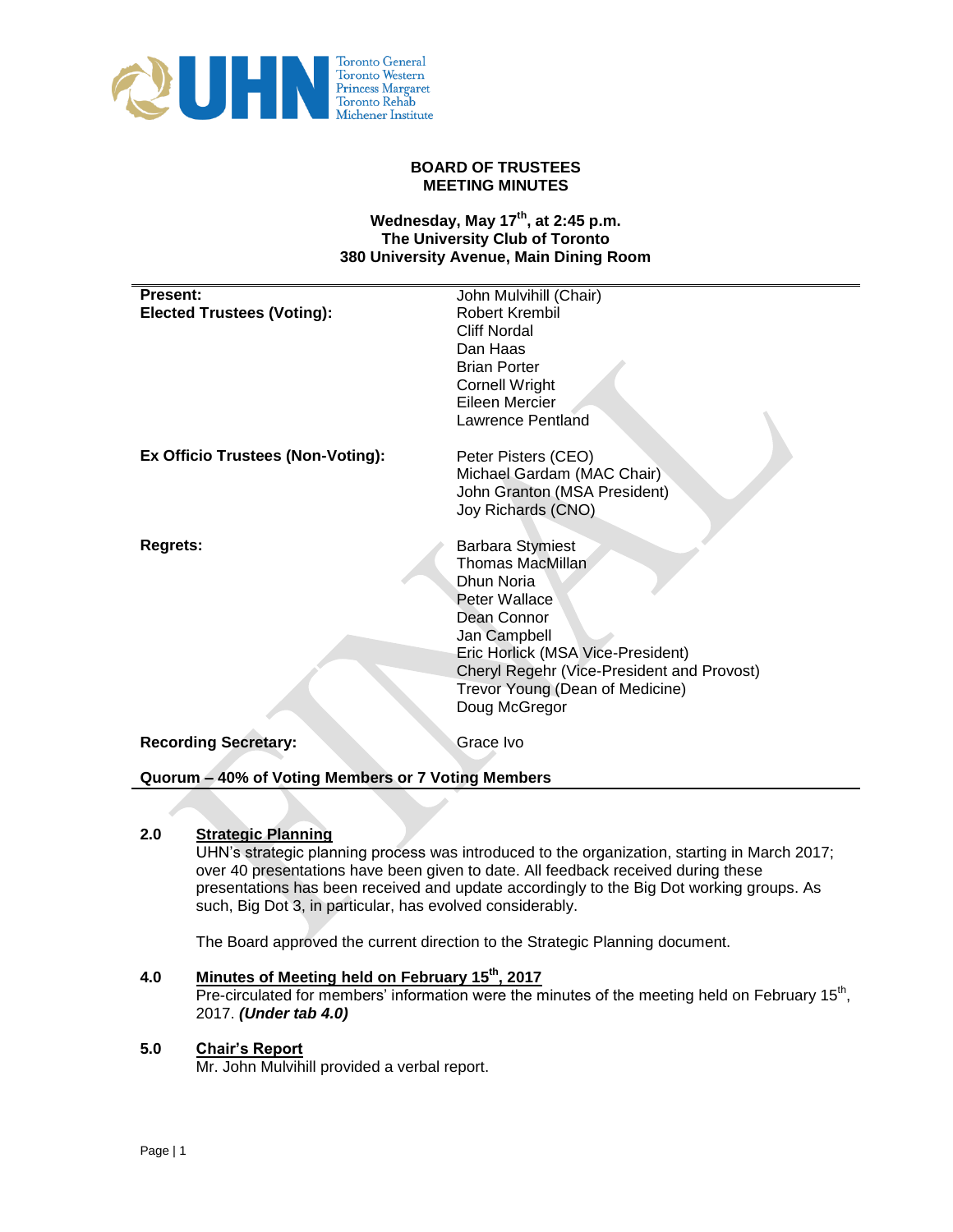

## **6.0 Consent Agenda for Committee Reports**

#### **6.1 Safety and Quality Committee, Minutes of Previous Meetings** Pre-circulated for members' information were the minutes of the Safety and Quality Committee meetings held January  $30<sup>th</sup>$  and March 27<sup>th</sup>, 2017, *(Under tab 6.1)*

## **6.2 Finance and Audit Committee – Minutes of Previous Meeting**

Pre-circulated for members' information were the minutes of the meeting held on February 13<sup>th</sup>, 2017 *(Under tab 6.2)*

The Finance and Audit Committee met Monday, May 15<sup>th</sup>, 2017.

Ms. Eileen Mercier noted that there are several contracts for approval under tab 8.0 with briefing notes attached under section 6.2.1.

*Ms. Eileen Mercier highlighted on the following from the draft Finance and Audit Committee minutes not circulated under section 6.2.1.*

#### **6.2.1 Finance and Audit Briefing Notes for Approval**

Pre-circulated for members' Finance and Audit Committee approved recommendations from its May 15<sup>th</sup>, 2017 meeting:

Ms. Eileen Mercier provided brief highlights in section 6.2.

**a) Terms of Reference Amendments** *(for Approval)* Pre-circulated for members' the Terms of Reference Amendments.

> *Management requests that the Board of Trustees approve the amended Terms of Reference of the Finance and Audit Committee.*

#### **b) Banking Resolutions Amendments** *(for Approval)*

Pre-circulated for members' information on the Banking Resolutions Amendments.

The new Chief Business Officer will be added as an authorized signatory to UHN accounts effective June 1, 2017.

*Management requests that the Board of Trustees approve the amendments to the Bank of Montreal, BMO Harris Bank, Bank of Nova Scotia, BMO Nesbitt Burns, and Scotia Wealth Management banking resolutions, to add Mr. Larry Baldachin, Executive Vice President & Chief Business Officer, as an authorized signing authority effective June 1st, 2017.* 

# **c) Signing Authority and Delegation Policy Amendments** *(for Approval)*

Pre-circulated for members' information on the Signing Authority and Delegation Policy Amendments.

To support UHN's renewal agenda, there have been changes to the executive team roles, including the addition of three positions: Executive Vice-president & Chief Business Officer (CBO), Executive Vice-president & Chief Operating Officer (COO) and Executive Vice-president Technology and Innovation (T&I).

*Management requests that the Board of Trustees approve the approval of the Signing Authorities & Delegations Policy amendments.*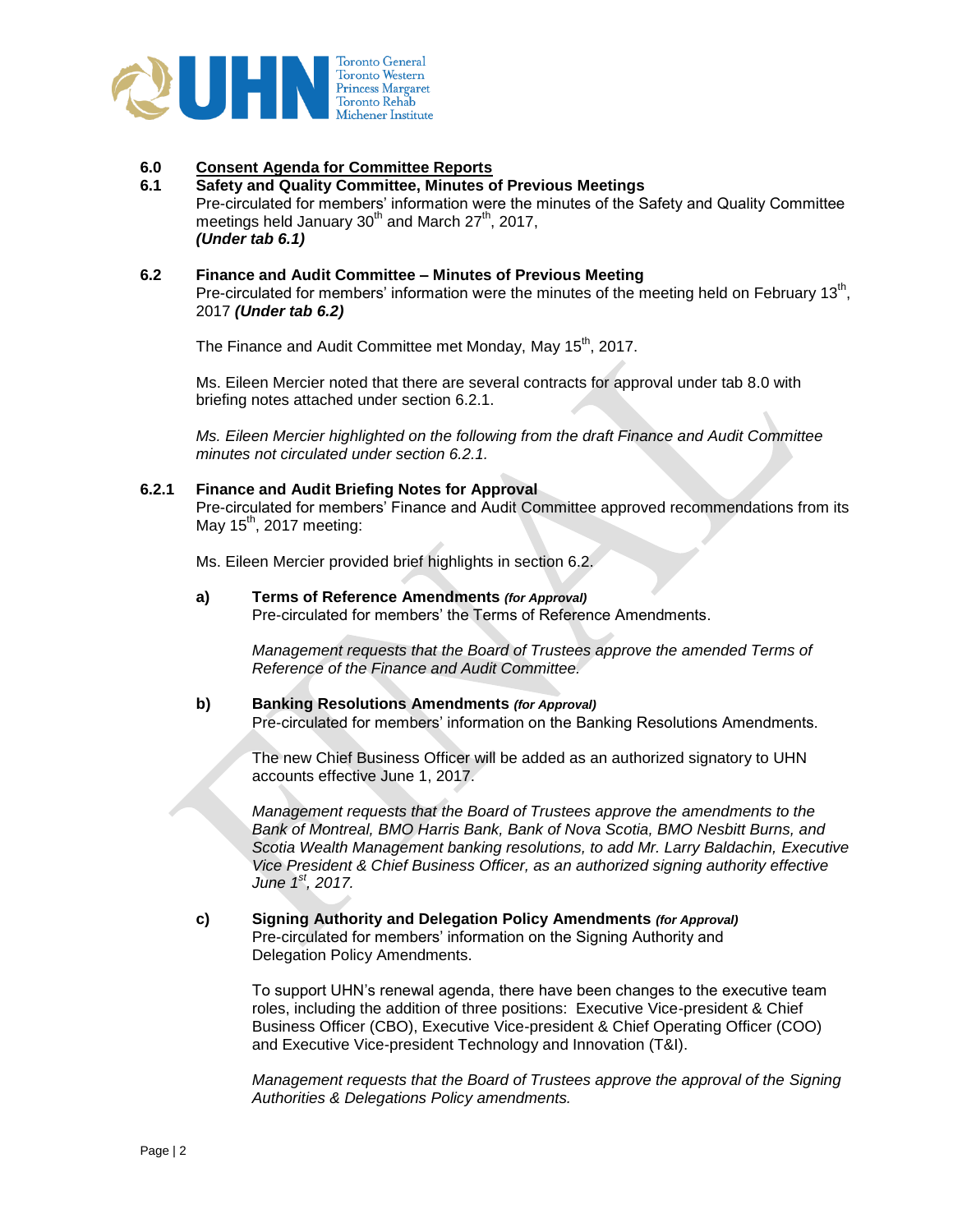

**d) Spectrum Patient Services – Contract for Patient Transport Services** *(for Approval)* Pre-circulated for members' information on the Spectrum Patient Services – Contract for Patient Transport Services.

UHN's existing contract with Voyageur Patient Transfer Services Inc. for NEPT expires on March 31, 2017. Following the open competitive process above, Spectrum Patient Services was awarded the contract with 100% of UHN's volume.

*Management requests that the Board of Trustees approve the approval to enter into contracts with Spectrum Patient Services LP for the supply of Non-Emergency Patient Transfer Services at a cost of \$10.6 M over seven years.* 

#### **e) 2017/18 Operating Plan** *(for Approval)*

Pre-circulated for members' information on the 2017/18 Operating Plan.

*Management requests that the Board of Trustees approve the approval of the 2017/18 Operating Plan.* 

**f) 2017/18 Capital Budget** *(for Approval)*

Pre-circulated for members' information on the 2017/18 Capital Budget.

*Management requests that the Board of Trustees approve the approval of the 2017/18 Capital Budget.*

#### **g) MaRS Level 8 Construction Contract** *(for Approval)*

Pre-circulated for members' information on Deferred Maintenance Update.

The MaRS  $8<sup>th</sup>$  floor project is ready to move forward with construction. UHN has engaged a third-party cost consultant, Hanscomb Ltd., who has been working alongside UHN and the design team of architects and engineers to provide a preconstruction tender cost estimate.

Management will return to the Finance and Audit Committee on a periodic basis to provide an overall update on the MaRS Phase II project.

*Management requests that the Board of Trustees approve the advance approval to award a construction contract for the MaRS 8th floor fit-out project up to a maximum value of \$15M.*

#### **6.3 Governance and Nominating Committee, Minutes of Previous Meeting**

Pre-circulated for members' information were the minutes of the Governance and Nominating Committee held January 26<sup>th</sup>, February 28<sup>th</sup> and April 19<sup>th</sup>, 2017. (Under tab 6.3)

**6.4 Research Committee, Minutes of Previous Meeting** Pre-circulated for members' information were the minutes of the Research Committee held April 3rd, 2017. *(Under tab 6.4)*

## **6.5 Education Committee, Minutes of Previous Meeting**

Pre-circulated for members' information were the draft minutes of the Education Committee held February 2nd, 2017. *(Under tab 6.5)*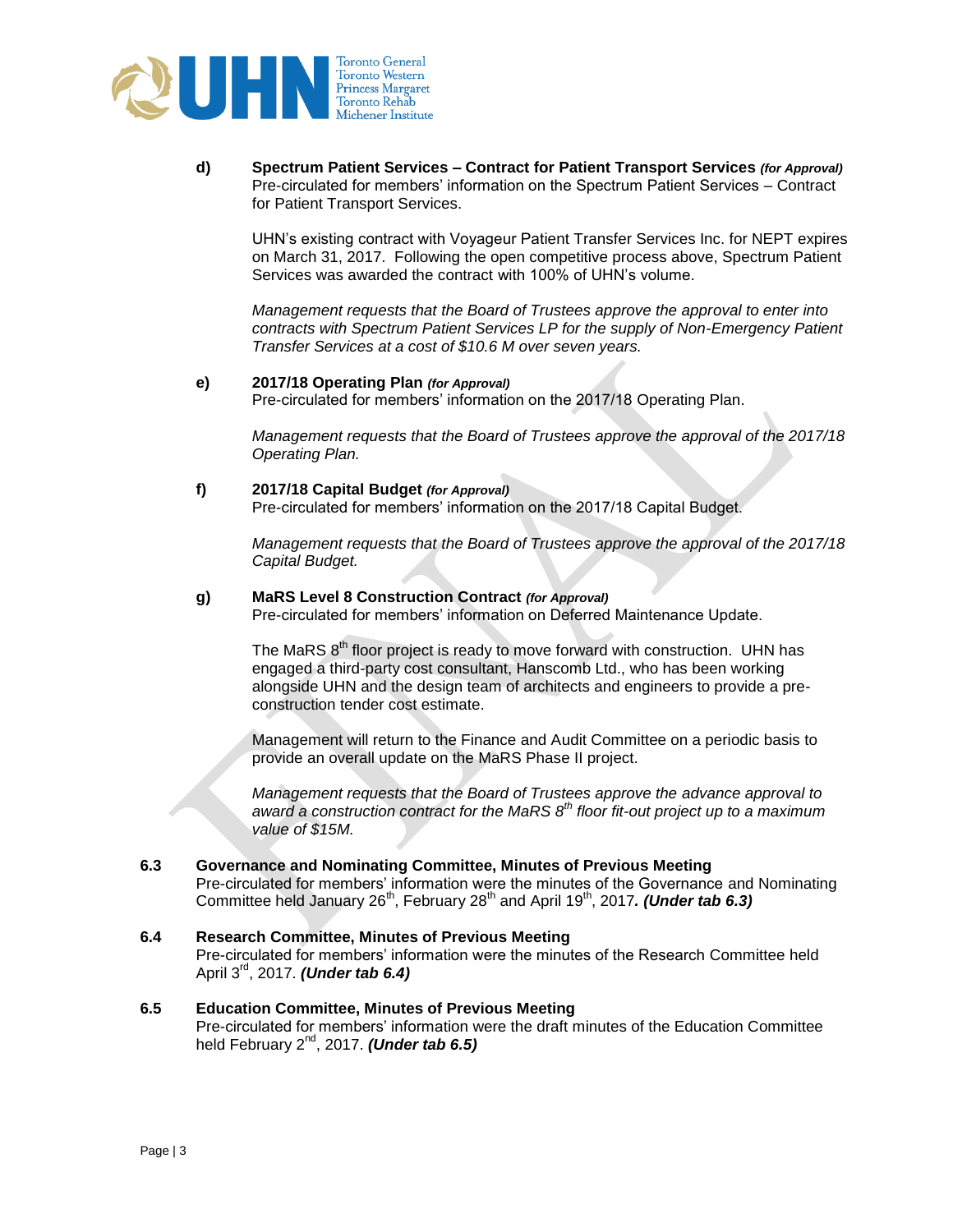

## **6.6 Michener Board Committee, Minutes of Previous Meeting**

Pre-circulated for members' information were the draft minutes of the Michener Board Committee held February 2<sup>nd</sup>, 2017 and April 20<sup>th</sup>, 2017. *(Under tab 6.6)* 

## **7.0 Medical Advisory Committee, Minutes of Previous Meeting**

Pre-circulated for members' information were the minutes of the MAC meeting held February  $2^{nd}$  and April 6<sup>th</sup>, 2017 and the Medical Staff Appointments for February 2<sup>nd</sup> and April 6<sup>th</sup>, 2017. *(Under tab 7.0 & 7.1)*

## *Dr. Michael Gardam highlighted on the following:*

EPR and ConnectingOntario performance at UHN has experienced systemic issues related to system launch times and availability. Several measures have been implemented to improve launch speeds and reliability.

#### **8.0 Board Business – Motions for Approval**

Mr. Mulvihill presented the motions for approval listed in *(Under Tab 6.2.1*) *On a motion duly made by Ms. Eileen Mercier seconded by Mr. Lawrence Pentland the list of motions was approved as follows:*

- 4.0 Minutes of UHN Board of Trustees Meetings February 15<sup>th</sup>, 2017
- 6.1 Minutes of the Safety and Quality Committee Meetings January  $30<sup>th</sup>$  and March  $27<sup>th</sup>$ , 2017
- 6.2 Minutes of the Finance and Audit Committee Meeting February  $13<sup>th</sup>$ , 2017
- 6.2.1 Finance and Audit Recommendations for Approval
	- a) Terms of Reference Amendments
	- b) Banking Resolution Amendment
	- c) Signing Authority and Delegation Policy Amendments
	- d) Spectrum Patient Services Contract for Patient Transfer Services
	- e) 2017/18 Operating Plan
	- f) 2017/18 Capital Budget
	- g) MaRS Level 8 Construction Contract
- 6.3 Minutes of the Governance and Nominating Committee Meeting January  $26<sup>th</sup>$ , February  $28<sup>th</sup>$  & April 19<sup>th</sup>, 2017
- 6.4 Minutes of the Research Committee Meeting April  $3<sup>rd</sup>$ , 2017
- 6.5 Minutes of the Education Committee Meeting February  $2^{nd}$ , 2017
- 6.6 Minutes of the Michener Board of Governors Meeting February  $2<sup>nd</sup>$  and April  $20<sup>th</sup>$ , 2017
- 7.0 Minutes of the Medical Advisory Committee Meetings February  $2^{nd}$  and April 6<sup>th</sup>,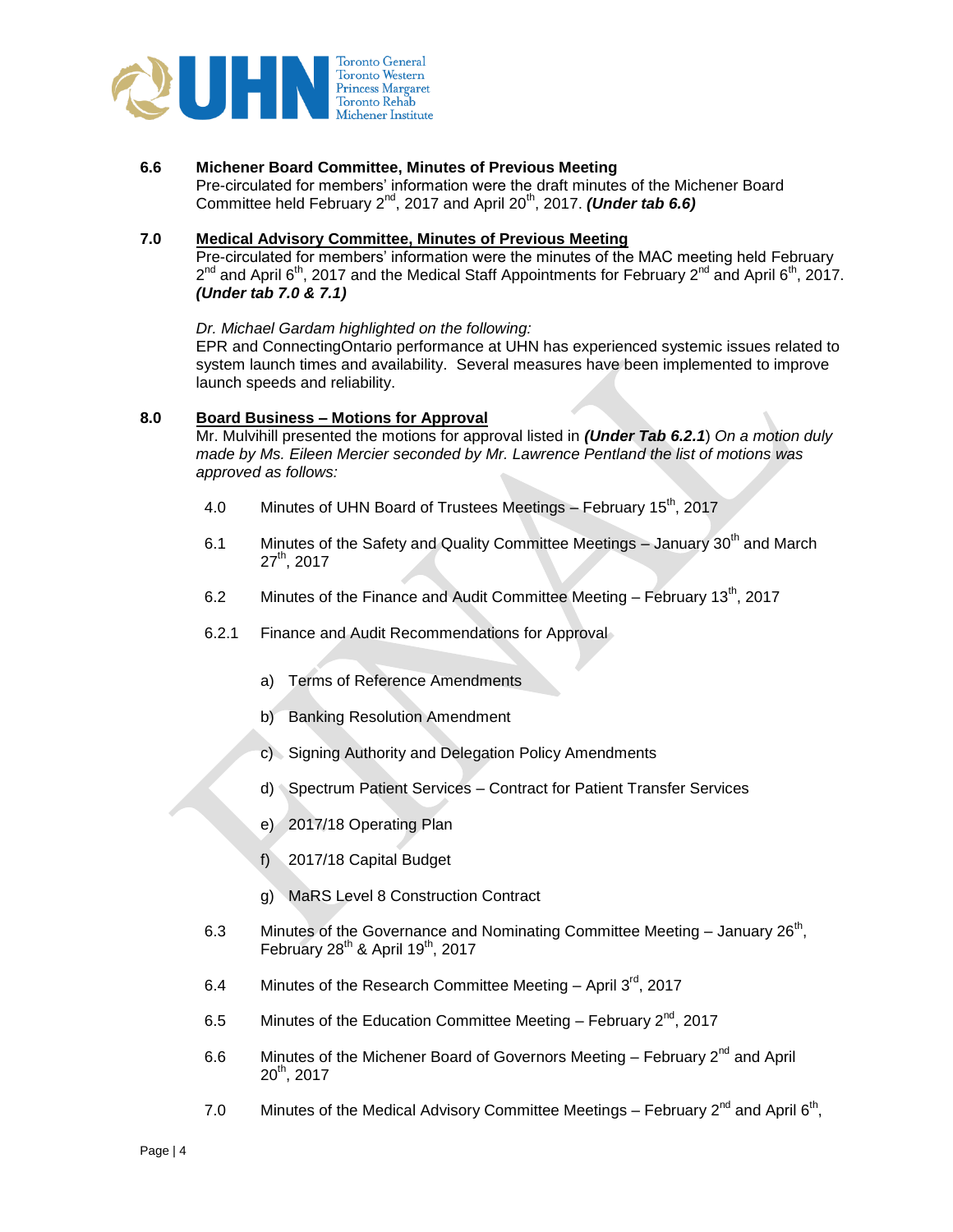

2017

- 7.1 Medical Staff Appointments – February  $2^{nd}$  and April  $6^{th}$ , 2017
- 12.0 2017/18 Board Work Plan

#### **9.0 Chief Executive Officer's Report**

Pre-circulated for members' information the Chief Executive Officer's Report. *(Under tab 9.0)*

#### *Dr. Pisters noted the following:*

The Expert Panel Report on Healthcare Sector Supply Chain Strategy was recently released by the MOHLTC. UHN is reviewing the relationship with Plexxus and the risks associated with the transfer of procurement activity.

#### **10.0 Chief Financial Officer's Report**

Pre-circulated for members' information the Chief Financial Officer's Report. *(Under tab 10.0)*

#### *Ms. Darlene Dasent highlighted the following:*

The preliminary financial results reflect an improvement due to a combination of one-time revenues and targeted expense reduction. It is anticipated that the final operating margin will be approximately \$20 M (1%).

MOHLTC recently announced funding for hospitals with UHN noted as receiving \$29 M. Approximately \$21 M is linked to the achievement of specific volumes for programs. Approximately \$4 M is allocated for high growth to address capacity and access challenges due to significant growth in demand for services. The remainder of \$5 M in net funds is related to Health System Funding Reform base increases.

#### **11.0 Board Education**

# **11.1 Michener Integration Update** *(Under tab 11.1)*

Pre-circulated for members' background information on the Michener Integration.

Dr. Brian Hodges provided an update of the integration between UHN and the Michener Institute of Applied Health Sciences. The one-year integration report provides an update of the achievements following the integration, since the integration in January 2016; the accomplishments to date are compelling.

## *Dr. Brian Hodges highlighted the following:*

Since the integration, the accomplishments to date are compelling. For example, benefits have been realized for full time and continuing education learners and new opportunities to collaborate between the school and hospital clinical operations have been identified. Outcome data, including student satisfaction, employee engagement and the financial health of the Michener Institute of Education at UHN.

New opportunities are being identified, including the creation of a new research institute for health care education and a renewed partnership with the Ministry of Health and Long-Term Care.

The Board of Trustees accepts this report as information.

## **11.2 Program Update – Critical Care** *(Under tab 11.2)*

Pre-circulated for members' background information on the Program Critical Care. Peter introduced Niall to the board.